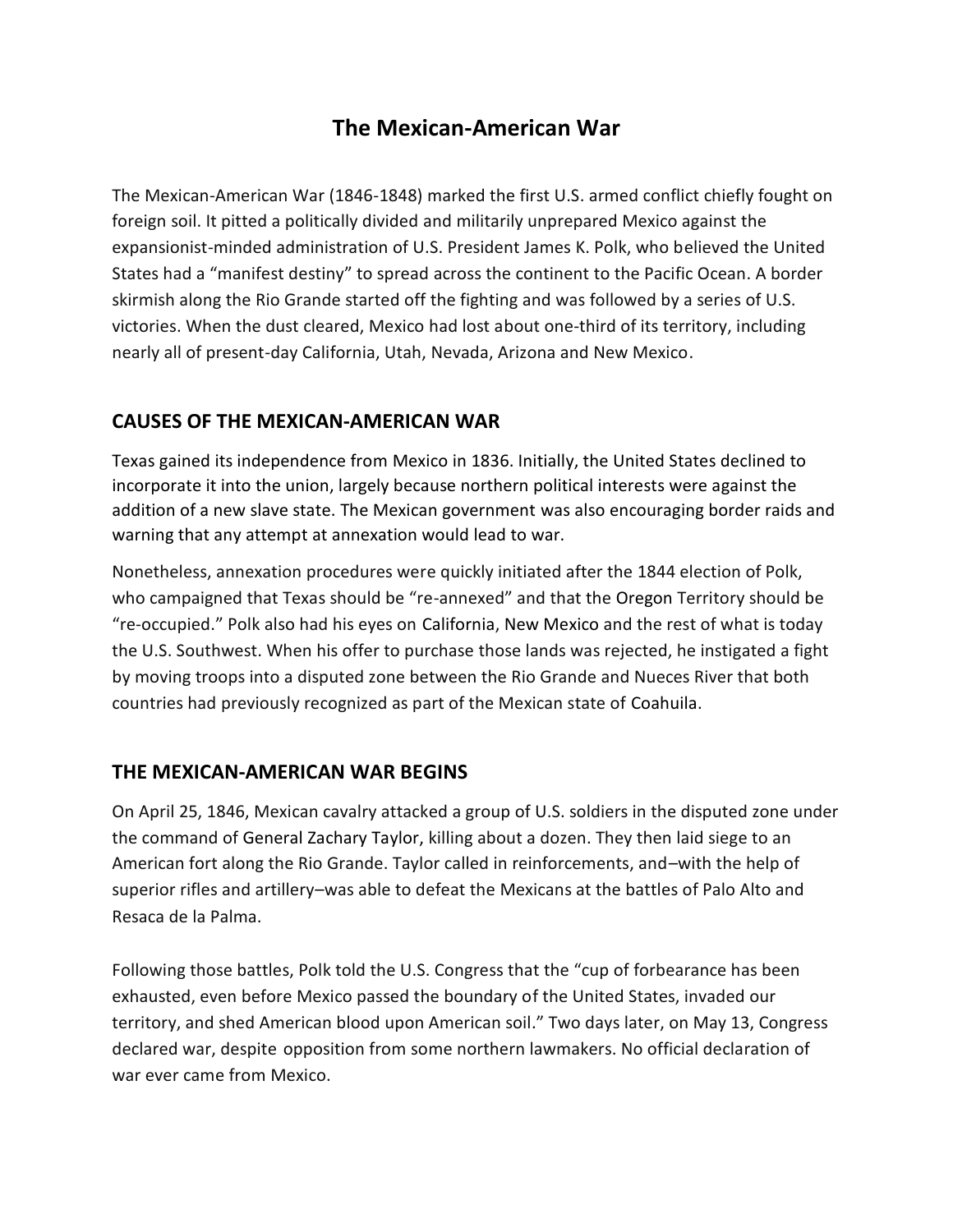## **THE U.S. ARMY ADVANCES INTO MEXICO**

At that time, only about 75,000 Mexican citizens lived north of the Rio Grande. As a result, U.S. forces led by Col. Stephen W. Kearny and Commodore Robert F. Stockton were able to conquer those lands with minimal resistance. Taylor likewise had little trouble advancing, and he captured Monterrey in September.



With the losses adding up, Mexico turned to old standby General Antonio López de Santa Anna, the charismatic strongman who had been living in exile in Cuba. Santa Anna convinced Polk that, if allowed to return to Mexico, he would end the war on terms favorable to the United States. But when he arrived, he immediately double-crossed Polk by taking control of the Mexican army and leading it into battle. At the Battle of Buena Vista in February 1847, Santa Anna suffered heavy casualties and was forced to withdraw. Despite the loss, he assumed the Mexican presidency the following month.

Meanwhile, U.S. troops led by Gen. Winfield Scott landed in Veracruz and took over the city. They then began marching toward Mexico City, essentially following the same route that Hernán Cortés followed when he invaded the Aztec empire. The Mexicans resisted at Cerro Gordo and elsewhere, but were bested each time. In September 1847, Scott successfully laid siege to Mexico City's Chapultepec Castle. During that clash, a group of military school cadets– the so-called niños héroes–purportedly committed suicide rather than surrender.